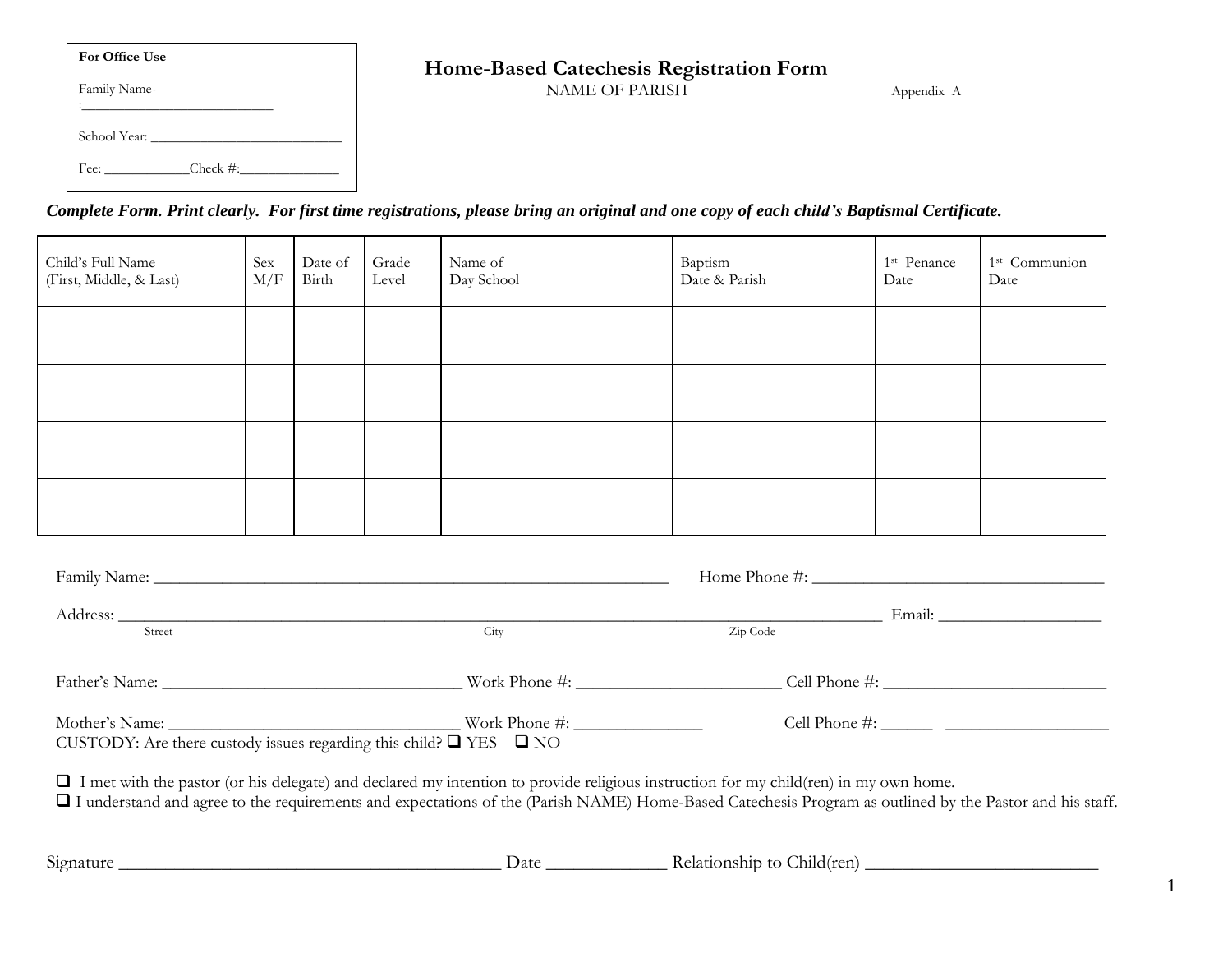| Family Name: |  |
|--------------|--|
|--------------|--|

#### **Home-Based Catechesis Registration Form**

NAME OF PARISH Appendix A

Since your child(ren) is expected to attend parish activities associated with Home-Based Catechesis, the following information is necessary.

### **EMERGENCY INFORMATION:**

| Health Insurance Co:                                   |  |                           |  |  |
|--------------------------------------------------------|--|---------------------------|--|--|
|                                                        |  |                           |  |  |
|                                                        |  | $\mathbb{P}$ Phone $\#$ : |  |  |
| If we are unable to reach you, whom should we contact? |  |                           |  |  |
| Name:                                                  |  | Phone Number(s):          |  |  |

# **CONSENT FOR MEDICAL CARE:**

I give permission that in my absence my children whose names appear on page 1 of this registration form, may receive emergency medical care for injuries and all situations that should occur while participating in programs and activities at **(PARISH NAME)** Parish.

| Signed (Parent/Legal Guardian): | Jate |
|---------------------------------|------|
|                                 |      |

## **SPECIAL NEEDS INFORMATION**

If any of the following apply to your child, please list his/her name and give details in the appropriate spaces.

| Child's Name | Allergies | Prescribed Medications | Accommodations for Special Learning Needs<br>(Autism, ADD, ADHD, Vision, Hearing, Speech, Other) |
|--------------|-----------|------------------------|--------------------------------------------------------------------------------------------------|
|              |           |                        |                                                                                                  |
|              |           |                        |                                                                                                  |
|              |           |                        |                                                                                                  |
|              |           |                        |                                                                                                  |